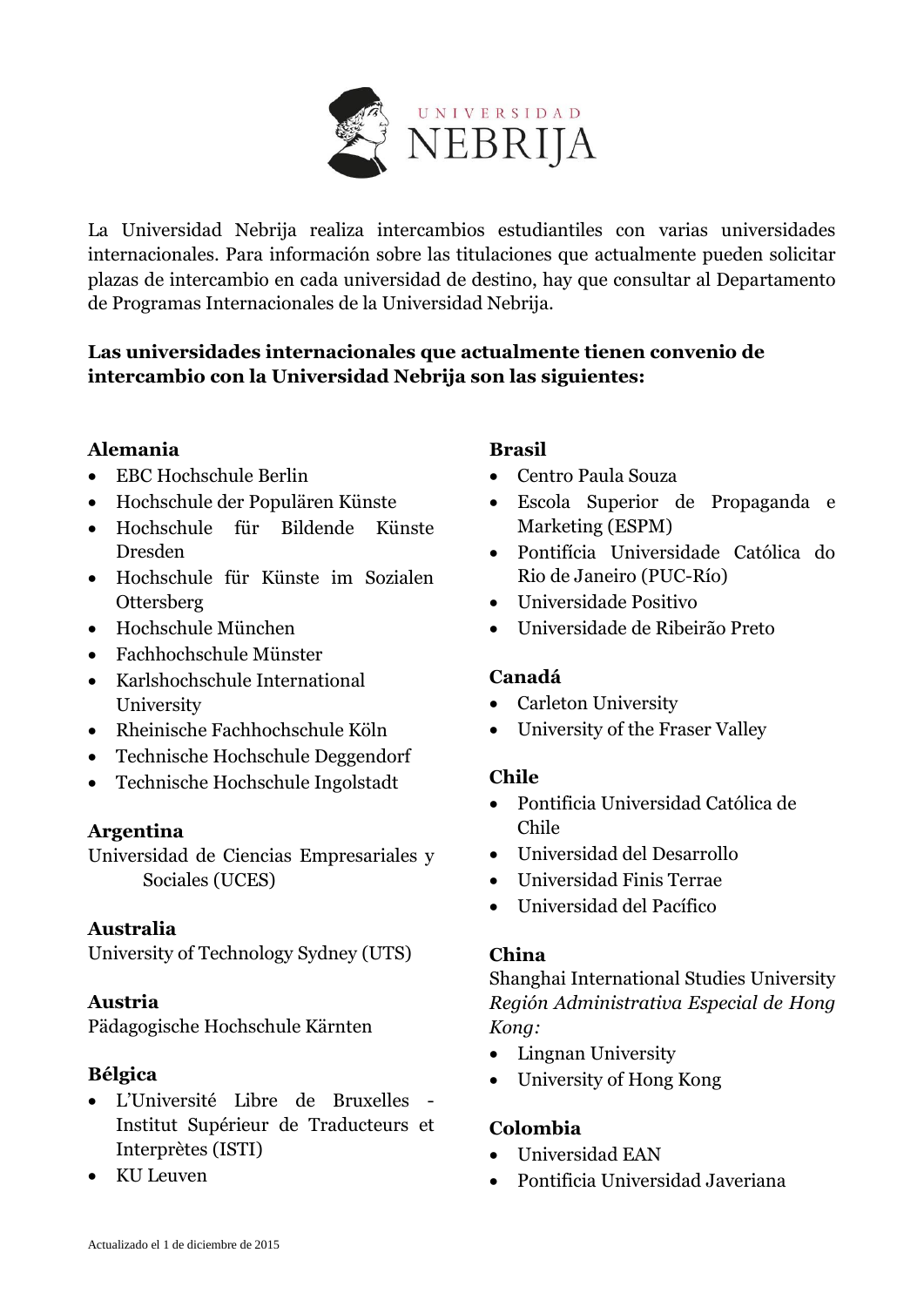### **Corea del Sur**

- Ajou University
- Duksung Women's University
- Hankuk University of Foreign Studies (HUFS)
- Konkuk University
- Kookmin University

### **Dinamarca**

- Copenhagen Business School
- Danish School of Media and Journalism
- Metropolitan University College
- University College Sjælland

### **Estados Unidos**

- Belmont University
- Drake University
- Drexel University
- High Point University
- Hunter College
- Kalamazoo College
- Lock Haven University
- Montclair State University
- Ohio Northern University
- Purchase College (SUNY)
- Rhodes College
- Rider University
- San Diego State University
- Southeast Missouri State University
- Southern New Hampshire University
- St. Norbert College
- University of Arkansas
- University of Miami
- Washington College

### **Estonia**

Tartu Health Care College

# **Finlandia**

- HAMK University of Applied Sciences
- Kymenlaakso University of Applied Sciences

### **Francia**

- EM Normandie
- École La Mache
- École Supérieure Nationale d'Art Limoges
- Institut de Formation en Soins Infirmiers Lionnois Nancy
- IRFSS Poitou-Charentes IFSI Croix-Rouge Française
- L'Université Paris-Sorbonne

# **Irlanda**

University of Limerick

# **Italia**

- Università degli Studi del Molise
- Università degli Studi di Ferrara
- Università degli Studi di Modena e Reggio Emilia
- Università degli Studi di Roma La Sapienza
- Università degli Studi di Salerno
- Università degli Studi di Roma Tor Vergata
- Università degli Studi di Udine
- Università di Bologna (Campus Rimini)

#### **Japón**

Kansai Gaidai University

### **Letonia**

Baltic International Academy

### **Lituania**

- Vilniaus kolegija/University of Applied Sciences
- Vilnius Academy of Arts